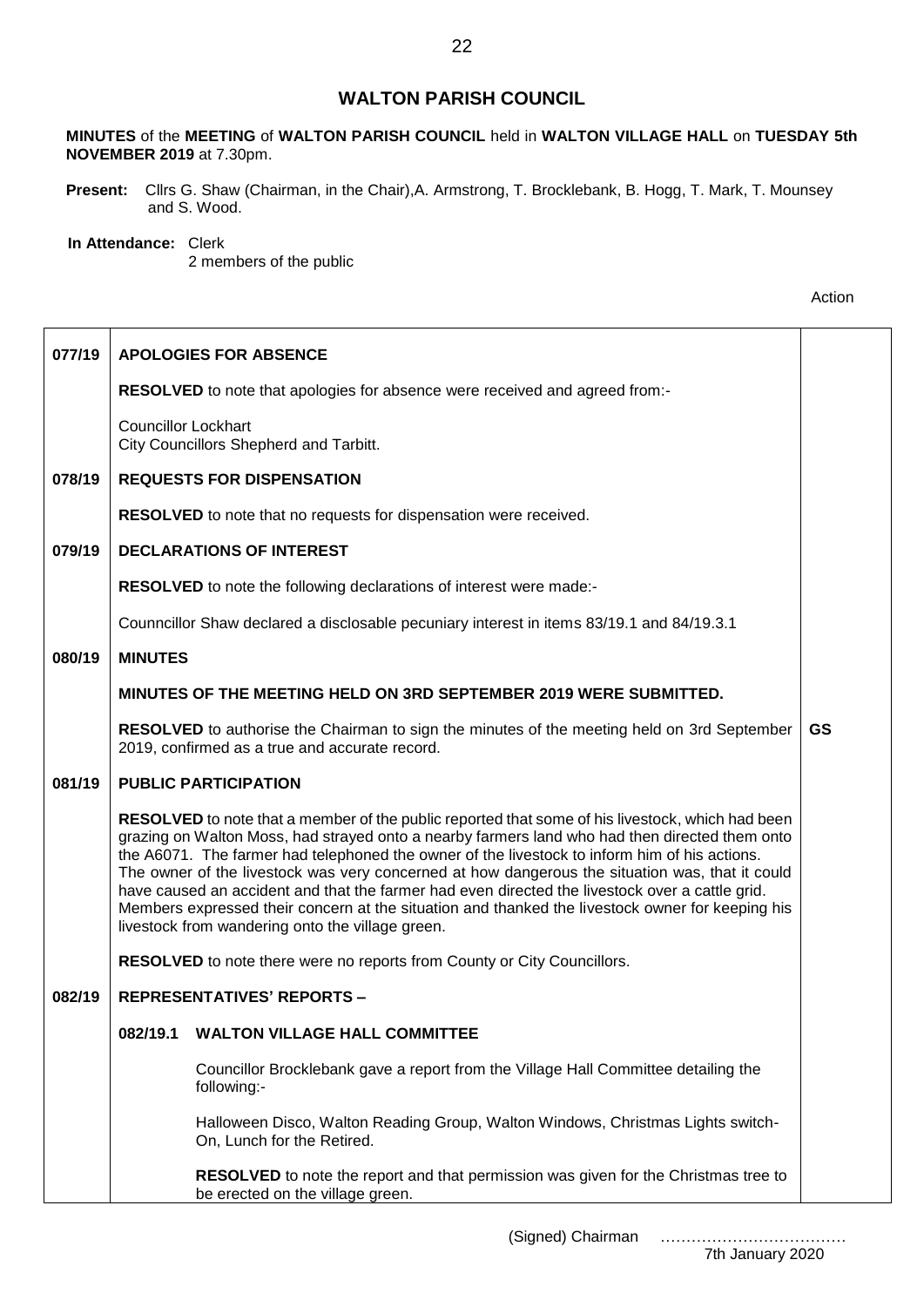| 083/19 |                                                                                                                                                                  |                                                                                 | TOWN AND COUNTRY PLANNING -                                                                                                                                                                                                                                                           |              |  |
|--------|------------------------------------------------------------------------------------------------------------------------------------------------------------------|---------------------------------------------------------------------------------|---------------------------------------------------------------------------------------------------------------------------------------------------------------------------------------------------------------------------------------------------------------------------------------|--------------|--|
|        | <b>APPLICATIONS - Applications for planning consent were considered.</b>                                                                                         |                                                                                 |                                                                                                                                                                                                                                                                                       |              |  |
|        | RESOLVED to advise the appropriate Planning Authority of the Council's comments as follows:-                                                                     |                                                                                 |                                                                                                                                                                                                                                                                                       |              |  |
|        |                                                                                                                                                                  | NB: Councillor Shaw left the room prior to consideration of the following item. |                                                                                                                                                                                                                                                                                       |              |  |
|        | 083/19.1                                                                                                                                                         |                                                                                 | THE OLD VICARAGE, WALTON (19/0800) - Variation of condition 3 of previously<br>approved planning permission 18/0964 to amend opening hours of bar to between<br>12.00 hours and 22.00 hours on any given day and to 24 hours on New Years Eve.                                        |              |  |
|        |                                                                                                                                                                  | No observations.                                                                |                                                                                                                                                                                                                                                                                       |              |  |
| 084/19 |                                                                                                                                                                  | <b>FINANCIAL MATTERS -</b>                                                      |                                                                                                                                                                                                                                                                                       |              |  |
|        | 084/19.1<br><b>BANK RECONCILIATION TO 30.09.19</b>                                                                                                               |                                                                                 |                                                                                                                                                                                                                                                                                       |              |  |
|        |                                                                                                                                                                  |                                                                                 | There was submitted a report by the Clerk on the reconciliation of the Council's<br>financial records with its bank account statements.                                                                                                                                               |              |  |
|        | <b>RESOLVED</b> to receive and note the bank reconciliation and balance to 30th<br>September 2019 of £11,429.32. Councillor Wood signed the bank reconciliation. |                                                                                 |                                                                                                                                                                                                                                                                                       |              |  |
|        | 084/19.2                                                                                                                                                         | <b>EXPENDITURE TO APPROVE</b>                                                   |                                                                                                                                                                                                                                                                                       |              |  |
|        |                                                                                                                                                                  | There was submitted a report by the Clerk detailing expenditure to approve.     |                                                                                                                                                                                                                                                                                       |              |  |
|        |                                                                                                                                                                  | adjusted accordingly.                                                           | <b>RESOLVED</b> to authorise payment of the accounts listed in the Appendix hereto<br>amounting to £996.80. The Clerk would query the payment due to Colville's Grounds<br>Maintenance and request that the final payment due for the current financial year be                       |              |  |
|        | 084/19.3                                                                                                                                                         |                                                                                 | <b>FINANCIAL ASSISTANCE</b>                                                                                                                                                                                                                                                           |              |  |
|        |                                                                                                                                                                  | NB: Councillor Shaw left the room prior to consideration of the following item. |                                                                                                                                                                                                                                                                                       |              |  |
|        |                                                                                                                                                                  | 84/19.3.1                                                                       | WALTON AND LEES HILL PRIMARY SCHOOL                                                                                                                                                                                                                                                   |              |  |
|        |                                                                                                                                                                  |                                                                                 | Members considered a request for funding towards new signage for the<br>school.                                                                                                                                                                                                       |              |  |
|        |                                                                                                                                                                  |                                                                                 | <b>RESOLVED</b> to note members agreed in principal to fund new signage<br>within the current budget. A formal request for funding including costs<br>would be submitted by the school at a future meeting.                                                                           |              |  |
|        |                                                                                                                                                                  |                                                                                 | 84/19.3.2 WALTON PAROCHIAL CHURCH COUNCIL (WPCC)                                                                                                                                                                                                                                      |              |  |
|        |                                                                                                                                                                  |                                                                                 | Members considered a request for funding towards maintenance of the<br>churchyard.                                                                                                                                                                                                    |              |  |
|        |                                                                                                                                                                  |                                                                                 | <b>RESOLVED</b> to note that as it wasn't legal for a Parish Council to fund<br>maintenance of an open churchyard, that the Clerk would chase up the<br>request for information from WPCC as to whether there was other legal<br>expenditure that the Parish Council could help with. | <b>Clerk</b> |  |
|        |                                                                                                                                                                  |                                                                                 |                                                                                                                                                                                                                                                                                       |              |  |
|        |                                                                                                                                                                  |                                                                                 |                                                                                                                                                                                                                                                                                       |              |  |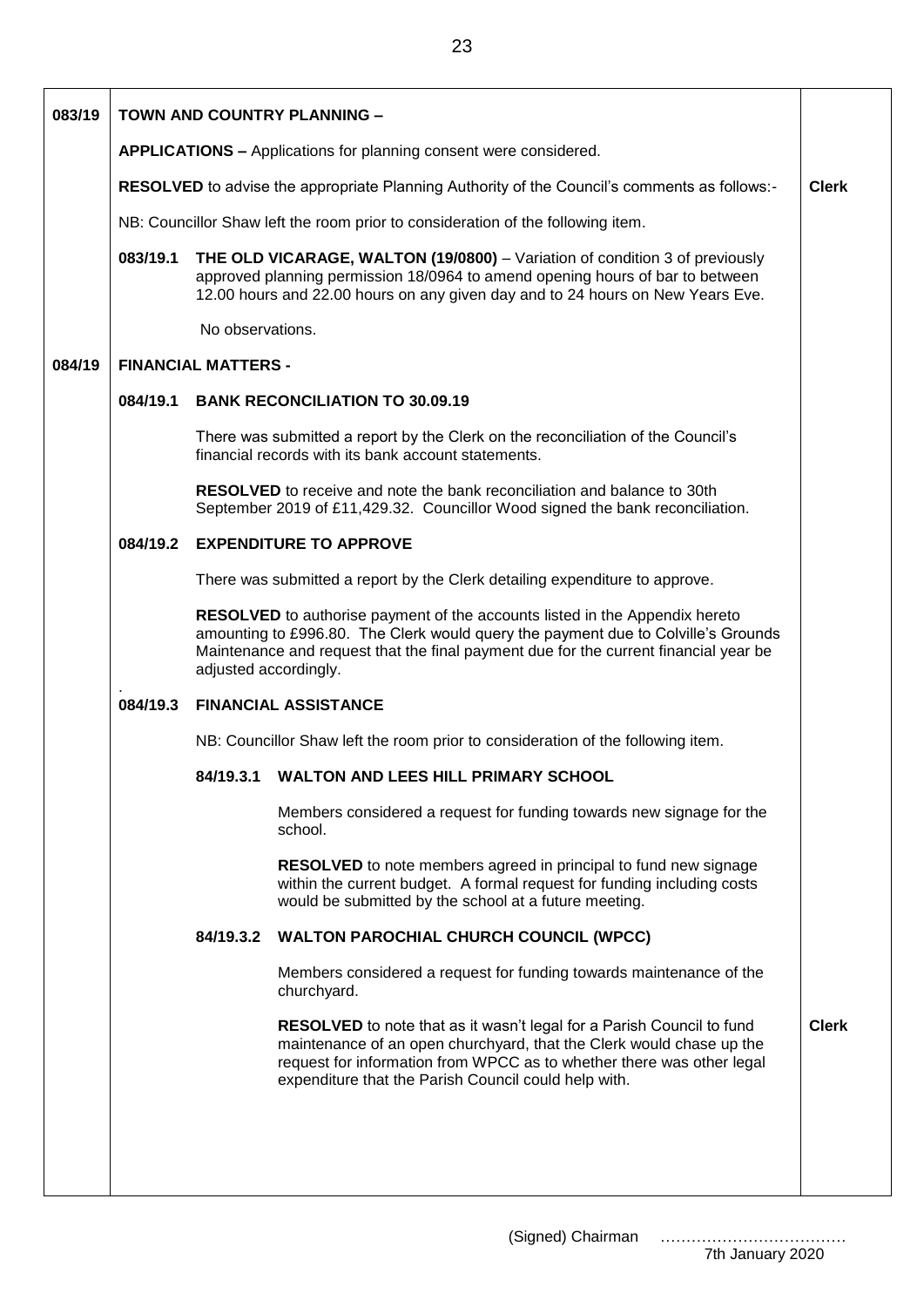|        |                                                                                                                                          | 084/19.4 PRECEPT 2020/2021                                                                                                                                                                                                                                                                                                                                                                                                                 |                    |  |
|--------|------------------------------------------------------------------------------------------------------------------------------------------|--------------------------------------------------------------------------------------------------------------------------------------------------------------------------------------------------------------------------------------------------------------------------------------------------------------------------------------------------------------------------------------------------------------------------------------------|--------------------|--|
|        |                                                                                                                                          | Members considered the draft budget for 2020/21 prepared by the Clerk.                                                                                                                                                                                                                                                                                                                                                                     |                    |  |
|        |                                                                                                                                          | RESOLVED that the precept for 2020/21 would be agreed at the January meeting<br>following receipt of the local council tax base calculations from the City Council and<br>inclusion of an estimate for printing of a parish questionnaire and subsequent parish<br>plan.                                                                                                                                                                   |                    |  |
| 085/19 | <b>PARISH PLAN</b>                                                                                                                       |                                                                                                                                                                                                                                                                                                                                                                                                                                            |                    |  |
|        |                                                                                                                                          | Councillors Brocklebank and Shaw reported that after speaking with other interested parties on a<br>parish plan, the response had been positive and there was support to move things forward.<br>Information on the proposed questionnaire would be included in the next newsletter requesting<br>feedback on key points to be included from parishioners. Members of other local groups would be<br>asked to help with the questionnaire. |                    |  |
|        |                                                                                                                                          | <b>RESOLVED</b> to note the report.                                                                                                                                                                                                                                                                                                                                                                                                        |                    |  |
| 086/19 |                                                                                                                                          | <b>GRASS CUTTING TENDER</b>                                                                                                                                                                                                                                                                                                                                                                                                                |                    |  |
|        | Members reviewed the grass cutting tender.                                                                                               |                                                                                                                                                                                                                                                                                                                                                                                                                                            |                    |  |
|        |                                                                                                                                          | <b>RESOLVED</b> that the contract would run from 16 <sup>th</sup> March to 31 <sup>st</sup> October 2020 for 1 year with the<br>amount of cuts in the growing season being increased to 14.                                                                                                                                                                                                                                                |                    |  |
| 087/19 |                                                                                                                                          | <b>TREE INSPECTION</b>                                                                                                                                                                                                                                                                                                                                                                                                                     |                    |  |
|        | RESOLVED that the Clerk would contact M. Lowther to conduct a tree inspection and detail what<br>maintenance work, if any, was required. |                                                                                                                                                                                                                                                                                                                                                                                                                                            |                    |  |
| 088/19 |                                                                                                                                          | <b>PLAY AREA</b>                                                                                                                                                                                                                                                                                                                                                                                                                           |                    |  |
|        | Members reviewed the Annual Play Area Inspection Report submitted to the meeting.                                                        |                                                                                                                                                                                                                                                                                                                                                                                                                                            |                    |  |
|        |                                                                                                                                          | RESOLVED that Councillors Brocklebank and Hogg would look at the required work and report<br>back at the next meeting.                                                                                                                                                                                                                                                                                                                     |                    |  |
| 089/19 | <b>WEBSITE -</b>                                                                                                                         |                                                                                                                                                                                                                                                                                                                                                                                                                                            |                    |  |
|        | 089/19.1                                                                                                                                 | <b>WEBSITE ACCESSIBILITY REGULATIONS</b>                                                                                                                                                                                                                                                                                                                                                                                                   |                    |  |
|        |                                                                                                                                          | Information on the Parish Council website by Ivan Whetton was submitted to the<br>meeting. The Clerk and members expressed their thanks at the extensive work that<br>had been undertaken by Ivan testing the website's compliancy to the new accessibility<br>regulations.                                                                                                                                                                |                    |  |
|        |                                                                                                                                          | <b>RESOLVED</b> to note the information and that an accessibility statement would be<br>drawn up in due course and published on the website. The Clerk would write to Ivan<br>Whetton thanking him for his work.                                                                                                                                                                                                                           | IW<br><b>Clerk</b> |  |
|        | 089/19.2                                                                                                                                 | <b>WEBSITE DOMAIN AND HOSTING SUBSCRIPTIONS</b>                                                                                                                                                                                                                                                                                                                                                                                            |                    |  |
|        |                                                                                                                                          | Consideration was given to changing the website domain and hosting subscription                                                                                                                                                                                                                                                                                                                                                            |                    |  |
|        |                                                                                                                                          | RESOLVED to change to one.com from GoDaddy which was less than half the cost.<br>Ivan Whetton would carry out the changeover although it might mean that the website<br>and emails would be unavailable for approximately 2 days.                                                                                                                                                                                                          | IW                 |  |
|        |                                                                                                                                          |                                                                                                                                                                                                                                                                                                                                                                                                                                            |                    |  |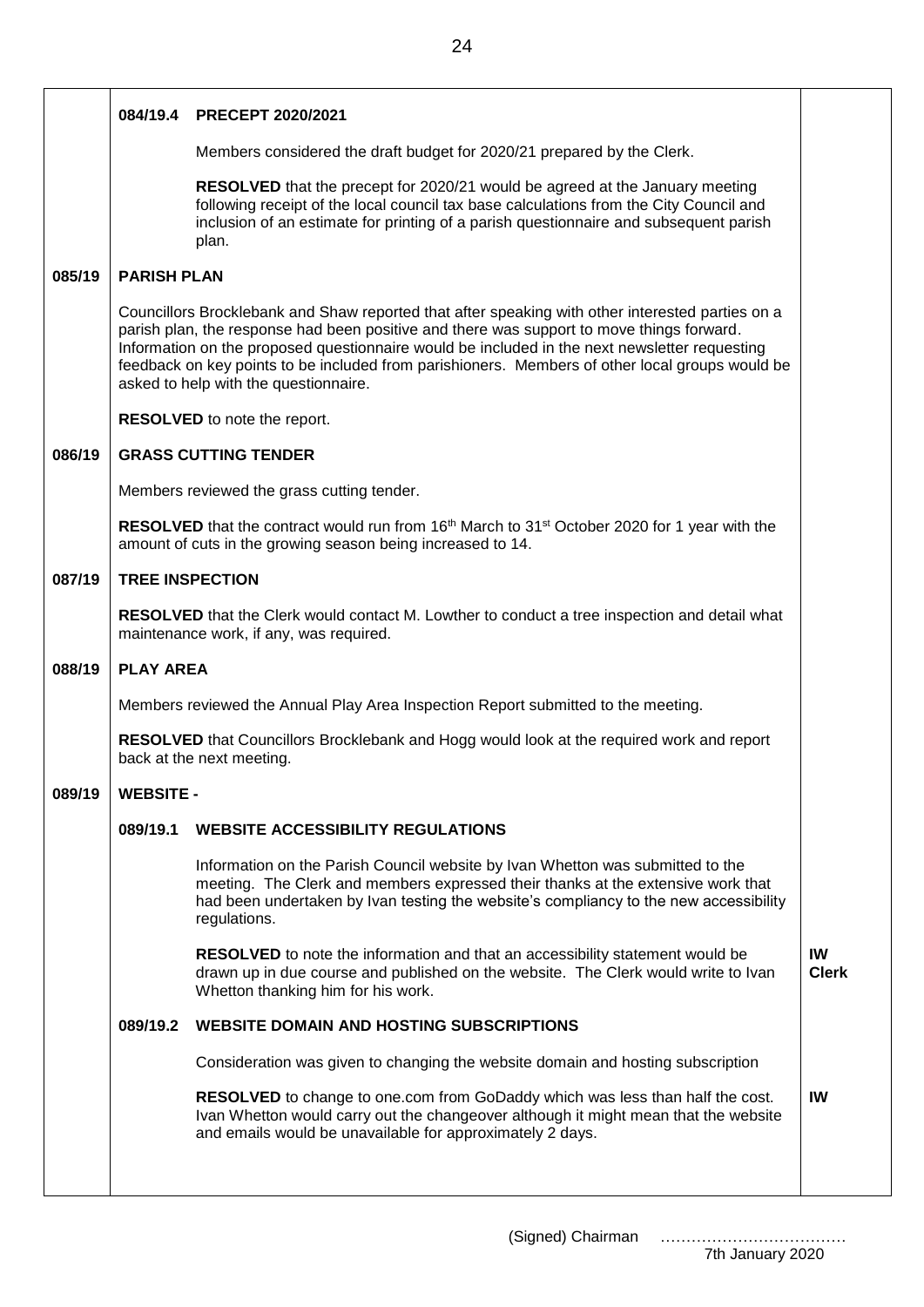| 090/19 | <b>NEWSLETTER</b>                                                                                                                                                                                                                    |                                                                                                               |  |  |
|--------|--------------------------------------------------------------------------------------------------------------------------------------------------------------------------------------------------------------------------------------|---------------------------------------------------------------------------------------------------------------|--|--|
|        | <b>RESOLVED</b> to note that members would distribute the newsletter which would be available in<br><b>ALL</b><br>approximately 2 weeks following additional information from the school and church being<br>submitted to the Clerk. |                                                                                                               |  |  |
| 091/19 | <b>OLD CENTURION PUB</b>                                                                                                                                                                                                             |                                                                                                               |  |  |
|        | The Clerk reported that despite several reassurances, no further information had been received<br>from the City Council.                                                                                                             |                                                                                                               |  |  |
|        | <b>RESOLVED</b> that the Clerk would write to Councillor Shepherd and Chris Hardman expressing the<br>Parish Council's disappointment that no update had been received.                                                              |                                                                                                               |  |  |
| 092/19 | <b>CALC</b>                                                                                                                                                                                                                          |                                                                                                               |  |  |
|        | RESOLVED that the following correspondence from CALC was received and noted:-                                                                                                                                                        |                                                                                                               |  |  |
|        |                                                                                                                                                                                                                                      | 092/19.1 CALC CIRCULARS - October and November 2019. (to be circulated when received)                         |  |  |
|        | 092/19.2                                                                                                                                                                                                                             | NEIGHBOURHOOD PLANNING AND HEALTH AND WELL-BEING ARTICLE -<br><b>LEGAL UDATE</b>                              |  |  |
|        | 092/19.3                                                                                                                                                                                                                             | <b>TRAINING SESSIONS</b>                                                                                      |  |  |
|        | 092/19.4                                                                                                                                                                                                                             | POLICY CONSULTATION E-BRIEFING 12-19 INDEPDENT REVIEW INTO LOCAL<br><b>GOVERNMENT AUDIT CALL FOR EVIDENCE</b> |  |  |
|        |                                                                                                                                                                                                                                      | RESOLVED to note that Councillor Shaw would respond.                                                          |  |  |
|        | 092/19.5                                                                                                                                                                                                                             | <b>CPCA HEALTH AND WEL BEING CONFERENCE</b>                                                                   |  |  |
|        |                                                                                                                                                                                                                                      | RESOLVED to note that members had no preference when this should be held.                                     |  |  |
|        | 092/19.6                                                                                                                                                                                                                             | <b>CUMBRIA KINDNESS DAY AND VOLUNTEER TRAINING</b>                                                            |  |  |
|        | 092/19.7                                                                                                                                                                                                                             | <b>ECO/SUSTAINABILITY PROJECTS</b>                                                                            |  |  |
|        | 092/19.8                                                                                                                                                                                                                             | <b>VE DAY 75</b>                                                                                              |  |  |
|        |                                                                                                                                                                                                                                      | 092/19.9 CALC CLIMATE CHANGE EVENT                                                                            |  |  |
| 093/19 |                                                                                                                                                                                                                                      | <b>CORRESPONDENCE RECEIVED BY THE CLERK</b>                                                                   |  |  |
|        |                                                                                                                                                                                                                                      | RESOLVED to note the following correspondence had been received: -                                            |  |  |
|        | 093/19.1                                                                                                                                                                                                                             | <b>CUMBRIA POLICE</b> – North Cumbria News                                                                    |  |  |
| 094/19 |                                                                                                                                                                                                                                      | <b>LITERATURE AVAILABLE FROM CLERK -</b>                                                                      |  |  |
|        |                                                                                                                                                                                                                                      | RESOLVED to note the following literature was available from the Clerk:-                                      |  |  |
|        | 094/19.1                                                                                                                                                                                                                             | <b>NOTICE OF EXECUTIVE KEY DECISIONS - 18th October 2019.</b>                                                 |  |  |
|        | 094/19.2                                                                                                                                                                                                                             | <b>RURAL SERVICES BULLETIN</b> $-29th$ October 2019.                                                          |  |  |
| 095/19 | <b>AGENDA ITEMS FOR NEXT MEETING</b>                                                                                                                                                                                                 |                                                                                                               |  |  |
|        | RESOLVED to note that any items for consideration should be submitted to the Clerk on or before<br>27th December 2019.                                                                                                               |                                                                                                               |  |  |

(Signed) Chairman ………………………………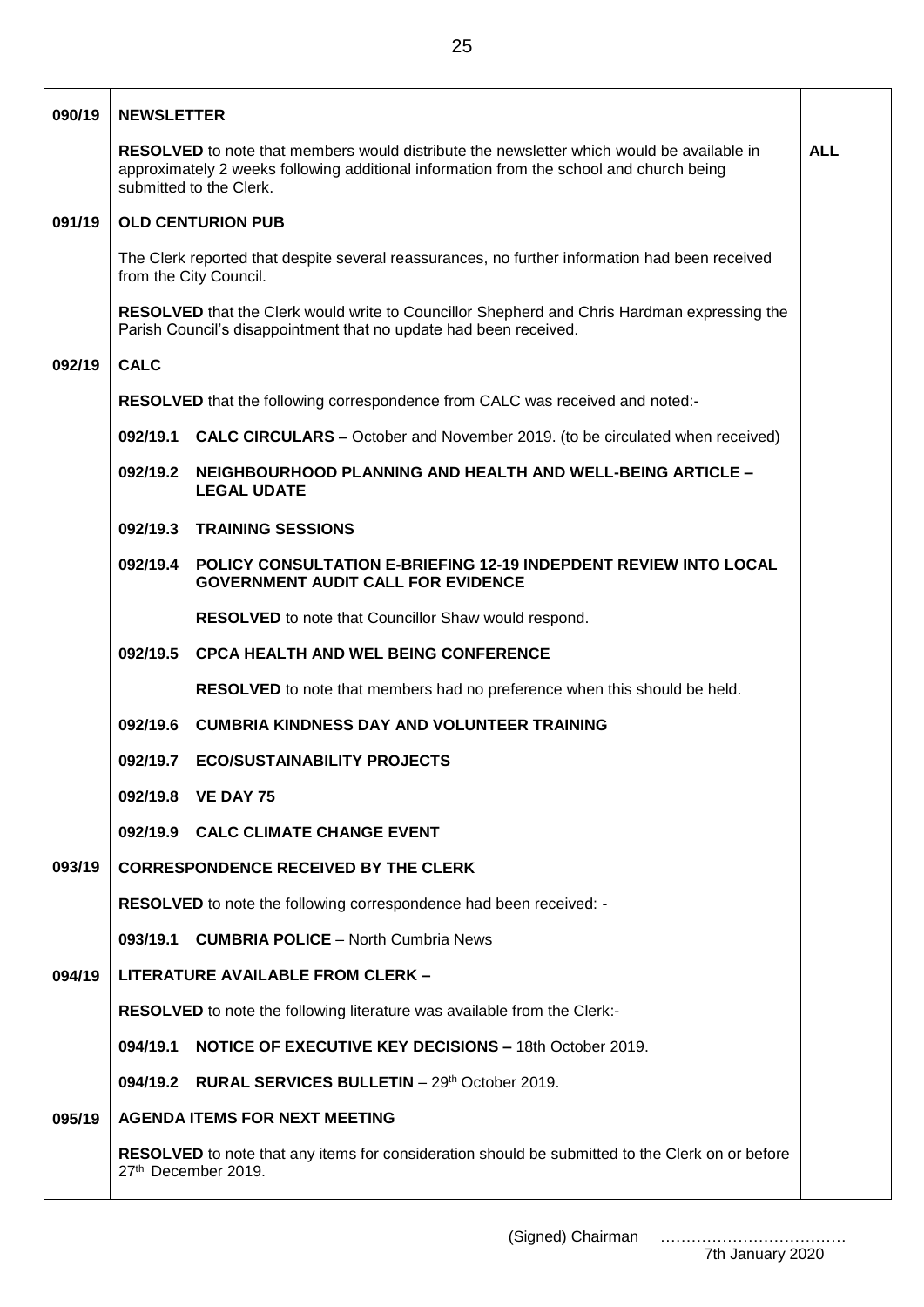| 096/19 | DATE OF NEXT MEETING - Tuesday 7th January 2020, Walton Village Hall, 7.30pm. |  |
|--------|-------------------------------------------------------------------------------|--|
|        | Meeting closed at 8.50pm.                                                     |  |